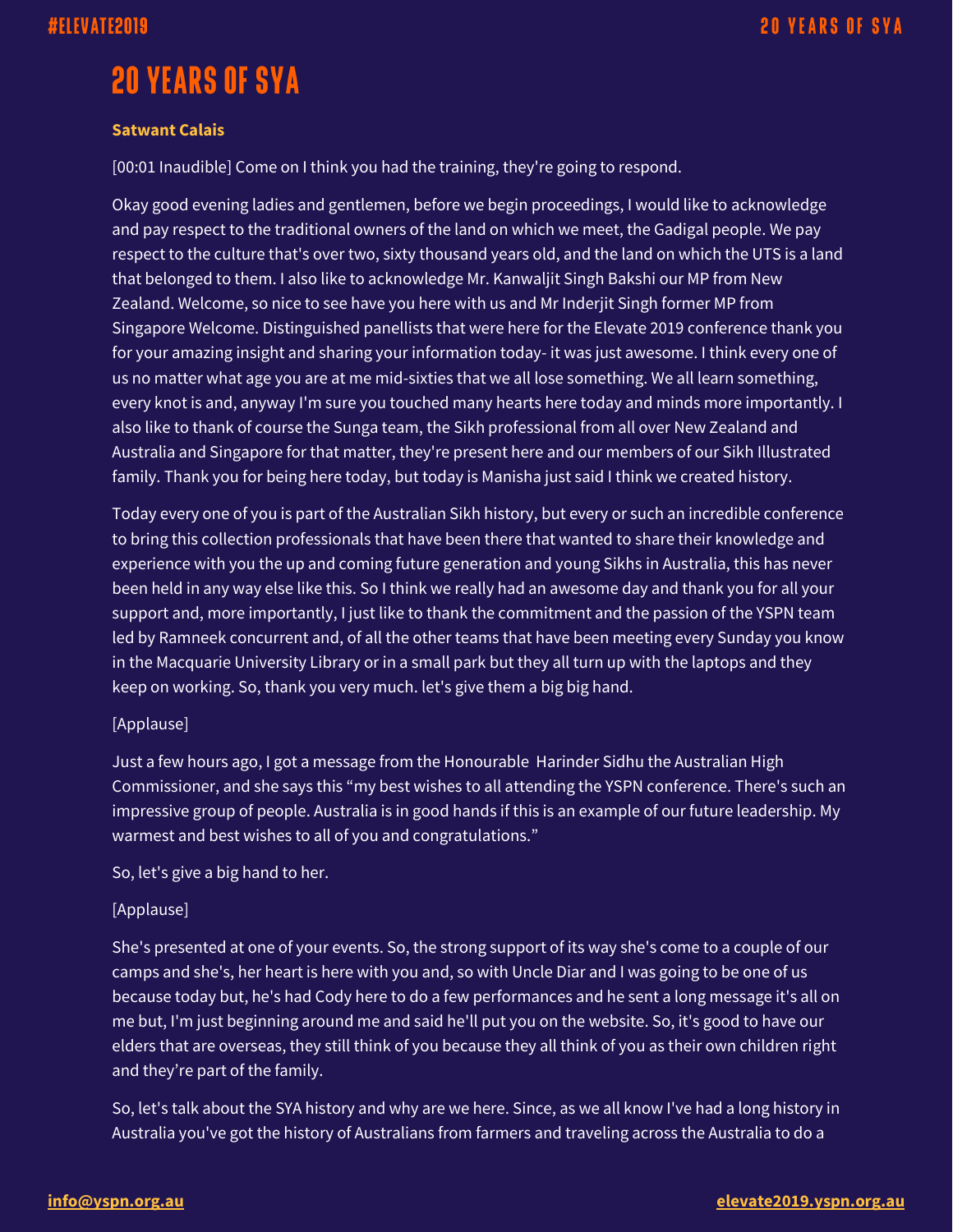search of a better future. I myself came to Australia as a school student in January 14, 1970. Do you know how long that is? Who's good in mathematics?48 ,49 years almost 50 and said. Put together. So, I came here in a student all alone to go to the school in a boarding house. The Australia I saw then was very different than what we see today. Back then the White Australia Policy was still at large. In Hobo where I was base was hardly any Sikhs for the not more than a handful and, I mean the three in a handful. There was only one Italian restaurant and only one Chinese restaurant in Hoba. And here coming from Malaysia in Kuala Lumpur where the hustle-bustle, multiracial, that life and then there is no life after five o'clock right. But in the 1970s Australia's rise from small community of farmers there were very few established Asians working as professionals too. To put it politely their attitudes over stages were not as open as we see today. We were expected to receive and accept all the taunts that we get every month very politely and then but we are presented the choice either keep your head low, sit down work hard and accelerate or stand out, pop it on your chin and take on the chubby does hurt.

So, here's a boy coming here. Coming to Australia with starched turban going to a boarding house. So, can you just feel this? The challenges I had to try to get my turbans starched and folded by the glory of the lord in Hoonah

So, there were good times. Challenging times have never been never feared, never fear. Believe in yourself.

What about completing my studies University of Tasmania I'm putting over some politics I mean good is great I was the first Asian member of the you know the board of the University Council. The council that you ran University in Tasmania, and it was a privilege to serve them then. But now, fast-forward 28 years of 1998.When we came from Tasmania my family, my dear wife and two boys migrated to Sydney in 1995.A group of 25 children walked into the Australian. This marked the first youth camp in Australia in 1998. So, one Australia had come a long way from the White Australia Policy being dismantled for 1970's. The challenges facing our young skids were no less confronting. Yes, politically came along with towards equality. Yes, as a community we worked hard to build our good doers in each type of City. Yes, these trainings Sikhs games was establish and along with a number of community small sporting organization and our community was growing slowly. But the most important was that one important thing was missing. That was our youth. Connecting with our youth.

We found that in Canadian time and because of that our youth were lost. In 1981.We found that families were being engaged while they were not around us as this is common amongst recent migrants' families that were more focused on establishing themselves in new country simply equal higher ties, cultural, faith and tradition. We weren't talking to our youth. They were struggling to navigate in a Western society opening what we do on faith and culture and traditions, and I'm sure many of you went through that. So, the youth were faced with a very simple question. Who am I? So, the theory of Australia was for me this context.to help our youth recognizing they weren't just a small visible minority burdened by being different. We needed to share our rich legacy. The static a spill to speed of our ooze with them. To unlimited faith and knowledge and skills that they need not only to survive in this new land but to thrive.

Tell us the genesis of Australia. So together with a few committers, several thousand families in a few others here, Thank you. So, twenty years ago these families work together and, I say families because everybody was involved in the family. Our spouses, our children. This has a collective strength of the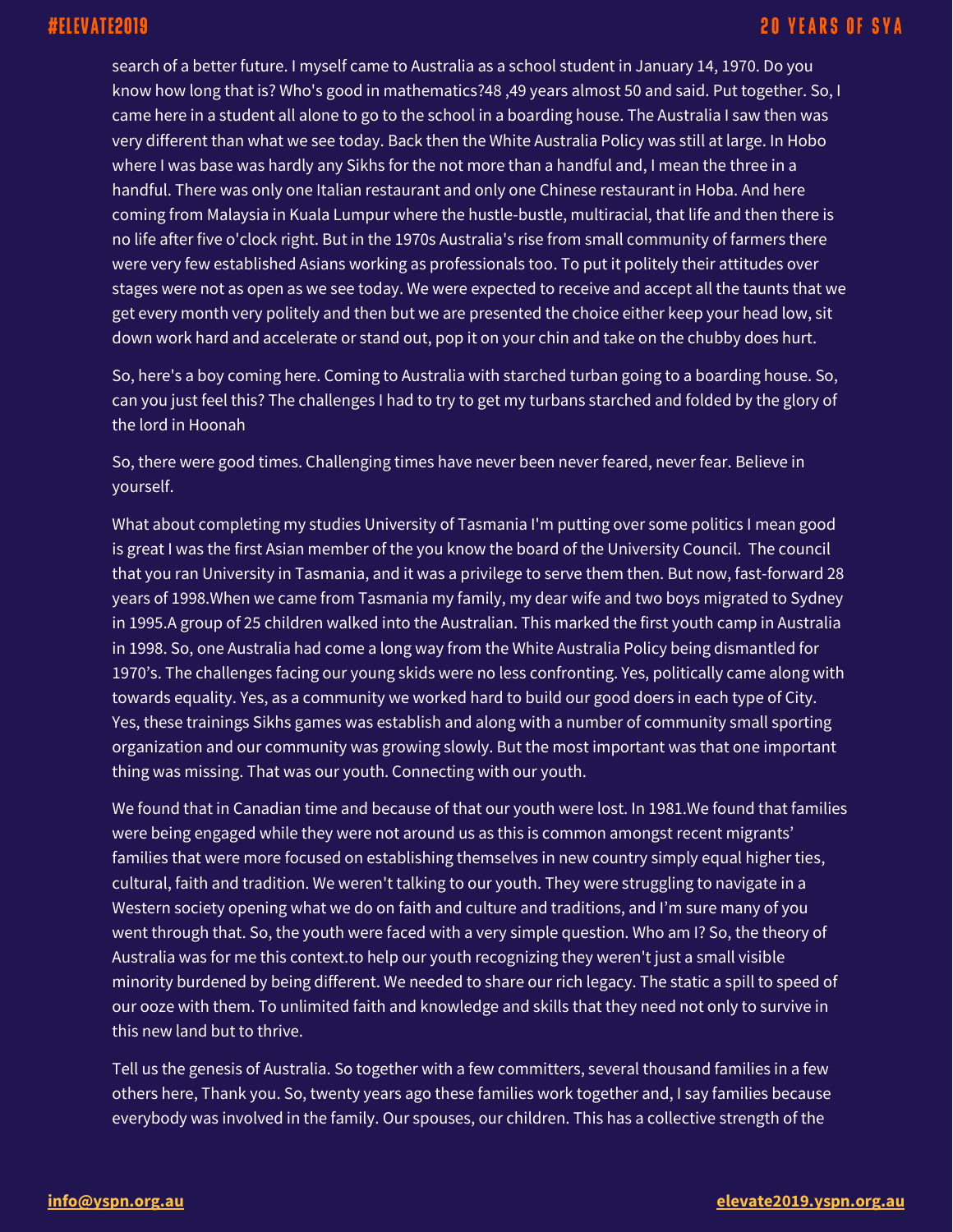communities and family and so the firm we have this to our own children to see what issues they have so we can help them resolve some of those issues.

So base on the successful experience in other countries strictly in Malaysia and Singapore we decided to proceed this issue to sponsor the youth camps for five days on the camp. We were no longer the minority. We could be happy ourselves and we could have a conversation among themselves. The youths could have conversations among themselves. Parents could have conversations with youths. No matter whether they are your own sons and daughters. Regardless, cause once you come to camp everybody is your son and your daughter and everybody is father and mother. So that's what we miss today. From that one conversation we grew and using our annual summer camp as a pillar which is now attended by the over 350 people every year and I know so many familiar faces here at the end of the camp.

So, our camp was focused on city programs and helped our youth to be proudly placed Sikhs and connect with their own like-minded youth and families. We after a few years with that invested as our kids grew old invest in internationally accredited leadership and development programs. We saw our youth facing new challenges once they move from school to university and to the workplace. Everybody has a university degree these days. Everybody. Everyone obviously. That's a given, but not something liking that you know that is made challenging for our kids to get to the next stage up in their career or let say to outreach in the University.

They like what they like for soft skills know how confidence and inspiration to succeed and break every single barrier they have their minds. We then provided a platform for social and entrepreneurship and we found that not many young adults wanted to contribute and to many of our communities' challenges at that time. Under which we saw today the development of YSPN.

Another terrible charitable initiative such as counting care which is a community health service where we bring together our medical tremendous talent or medical professions to come into the same a new Gowanus free of charged. Five of those camps every year across Australia. We have sought to give where our teams who are collect all peel of clothes for more female members of community and then sell them in markets, raise funds and then provide charity to women's shelters in Australia. We have eco Sikhs that work with our peel in doing landscaping and heritage scale.

So, we created this environment where we encouraged and nurtured traded crowdfunding the first crowdfunding was for YSPN where we generate about two and a half thousand dollars. So, the next stage we go to is where we focused on our history. Our history is palette with beautiful culture, arts and creativity. So, we wanted to celebrate the rich heritage of our history to our exhibitions. Cement inquisitive come from Mecca from UK and he helped every single city in Sydney as well as fairly as well as New Zealand where we had camps, we have exhibitions and we now know that there's so many young talents just blossomed since then because, they felt that they could do art too. Everyone talked about they would just be engineers and doctors. So, it's good to see that. If we had kept them to us. You know for two months in January and February we have almost about sixty towards either programs.

We had the Sikhs back buying back by my mentors. We performed in NZ days Marge's both here Emperor Melvin. So that's just some of the connectivity. That's the sort of environment you want to generate so that our youth can make you feel proud in what their history is. If you go into some more history research and that's why the work that it's doing nowadays it's incredible and more of us are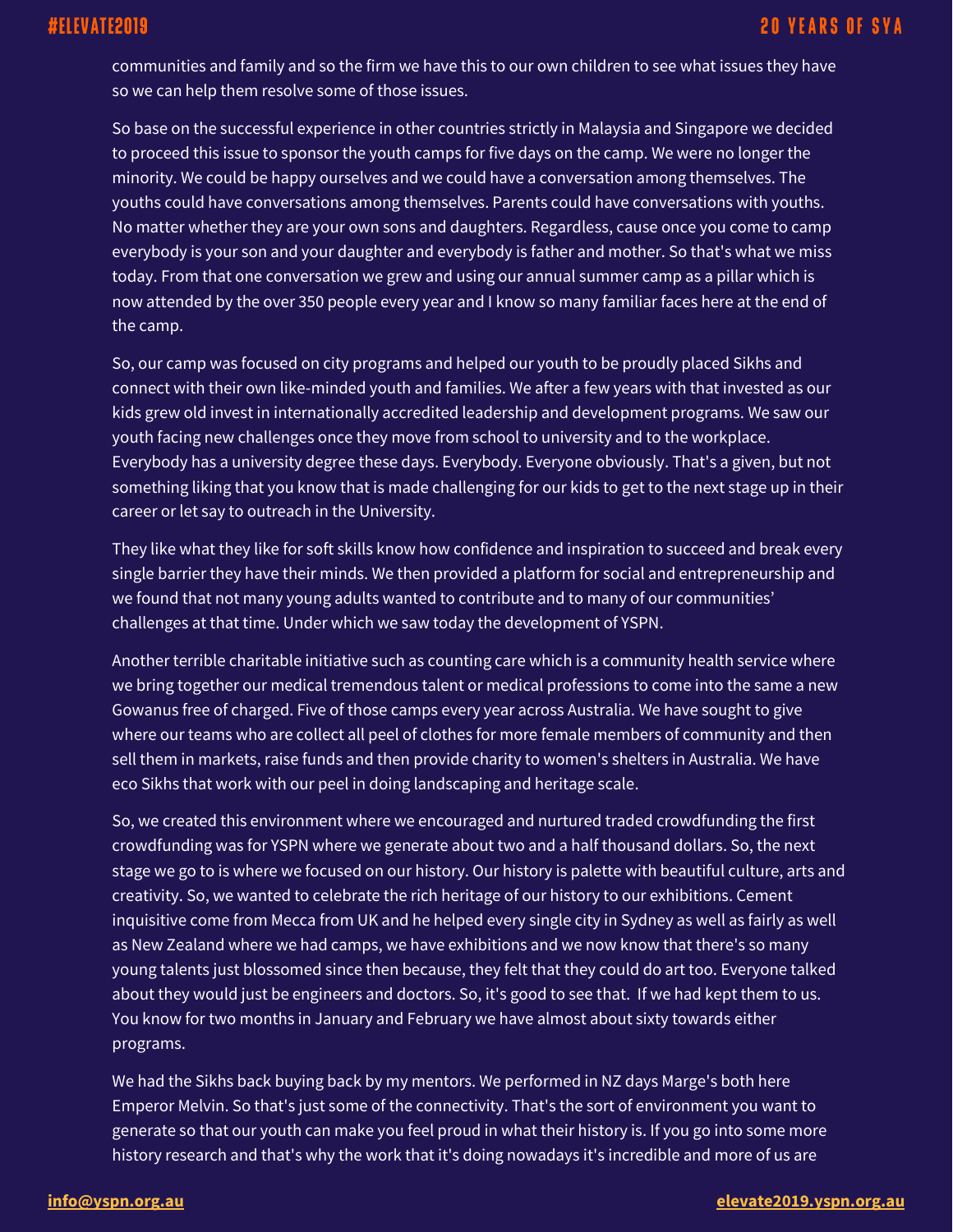# #ELEVATE2019

## **20 YEARS OF SYA**

helping to reach even further goals. So, what we get from here you can see that this is the Casa spirit, the Sikhs spirt, the leadership, the charity, the culture the SEMA that's the SYE ecosystem. And what we see now is that how our youths become adults and parents and they're coming back to the camp with their kid. So, we've been blessed now with having three generations of campers. So, we are very blessed then and thank you so much for the ongoing support.

So, in 20 years what we've created is a miracle. To help a community investing in its future. That is a generationally impact for twenty years. That is twenty years of Australia

[Applause]

So now we operate in five states and territories. We host over 50 events nationally each year and we are supported by a dedicated team of 70 volunteers and so many other Sailor that are here today and we knowledge their contributions. So, thank you so much for being with us for twenty years.

Now I want to discuss with you the values of this journey. So often in our community an institution be here about institutional politics in fighting the scandals, court cases and many feels that this is dividing our small and vulnerable community. To the very beginning, that's why we set a moral compass deliberately to engage with our youth in the most effective inspiring way. This meant that we had embraced some very clear values and I'm so glad to hear the same values repeated today during the conversation that we had all day.

- First one was the acceptation of Sri Guru Granth same as our living Guru. That's guide that's our inspiration. Equality-We're not judgmental and inclusive serving accepting all Sikhs regardless of what they look like or where they come from.
- Social capital-We like to empower our youth so that they can give and, you've seen it. You've seen it today with your own eyes. You felt it with your own eyes. The commitment, the empower and the contributions backed by our youth today.
- Independence-With delivery set up with independent of all to good doers we want to be fully transparent. We wanted to work in collaboration with all the good parts and all the other community organizations. Focus for positive outcomes for our community. Not ego not politics.
- And finally, Faith- above all we practice a city that was not based on fear. It was based on love. L-O-V-E love. That again he says its total love because God is help is your friend our beauties your friend he's ever forgiving. So, it's better it's a safe having a compass that points north. And we've seen our youth then come to our camps that anything goes on your own pathway. Because we all have our pathways. Ultimately, they come back to the North Point.

I was supposed to show you some slides, but I forgot. So that's my story. We can u talk about the 23 happily married couples.

### [Applause]

They met in various functions then actually married and having children and then coming back again. so, it's so nice to see all that here.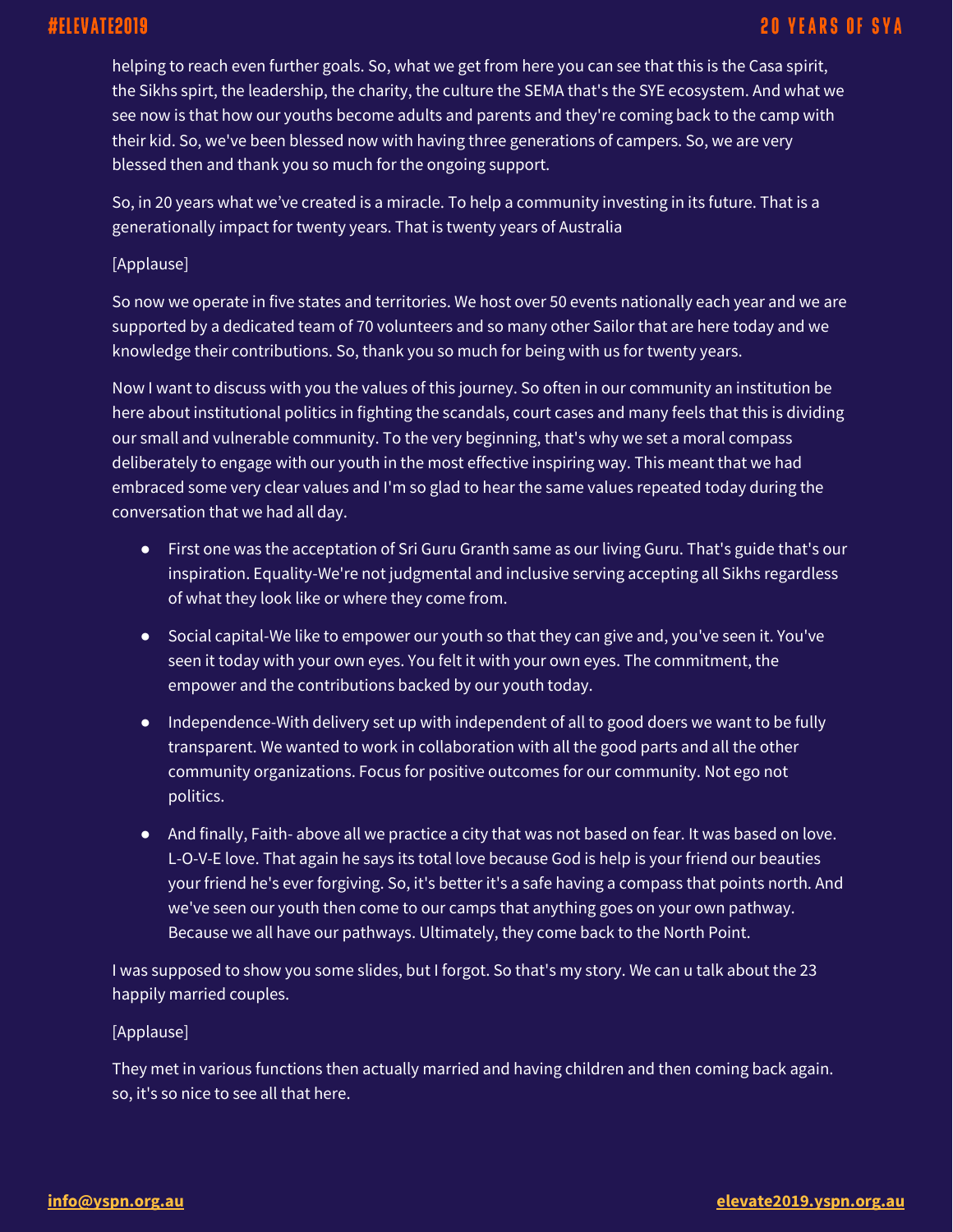Okay so where are we today oh and by the way just on the three-year anniversary yeah Baljeet Singh who based in Melbourne he's actually written a book on the history of SYA and collecting all our photographs from the first camp to where we are today and we're publishing that later this year. So, watch his face.

So where are we today? Australia today is quite different to that of 1970s and once again twenty-one years ago when those 25 children walk in the boudoir and for the first three camp. Today we have a community of various 125,000 the children walk in the boudoir and also for the thirsty came today we, today we have a community of various 125,000 the nation of 25 million which represents 0.5 percent or 1 percent of the population.

So we've come a long way in twenty years, the proof is in room. The proof is in this room. Look at the caliber or see professions from Australia in the region gathered today in this room. As a community we have grown and Michael's race we have blessed to have so many successful Sikhs from so many fields in doing business, government culture, medical and social services. We have just finished five years strategic plan last year. And as an organization we are now in process is preparing another five-year plan. In that process for a little consultation with the community and they have identified some critical issues and challenges that face us the next few years. I'll just share some of those challenges with you one of them is with individualism and atheist thinking on the rise following a faith and belonging to a community is quickly becoming unpopular. How does the Sikhs create and interact to this new world? It's real. So, what should the next generation community institutions look like to serve our community as it evolves? Have you given any thought to that?

So how do you engage the mainstream of Australian and participate in the political and economic debate that has been discussed today? of the young potential from foreign nations?

The next one is how do we brand our community and gain community recognition for our positive contribution to Australia in terms of its economic and social development ? How do you brand our community? What do you think that we want our community to be open when you talk about a Sikhs? the first key words that comes to a mind of agora or non-Sikhs or even a Sikhs the young Sikhs that's born in is Australia but he thinks about what Sikhism is? What are the brandings are we going to use to indulge them in a positive mindset?

How do we support those in our community that have got mental problems, domestic issues and drug issues? Do we have these things? these things sorry to say it doesn't happen in our community yet. And how do we care for our older generations who have given all of us their love and care for how many years? They are getting old. We're getting busy in our lives. We've got no time to talk to them as we did before and as they used to do for us. How are we going to keep you for them? Who don't take the initiative step to bring it together? And the population of our elders increasing is you all know. What function can be put in place to manage all these issues? There are big task in front of us don't you agree?

What a task but I think I'm very confident to be in the community but the strength of our faith and the support of the next generation centres that are sitting right in front is in this room and, the enterprising work ethic that's in our blood. We will meet this term later.

So in concluding to the hard work for our parents all of you have had a good education, right? All of you have good jobs or will get good jobs to have a home and a family in god's grace. But then what's next?